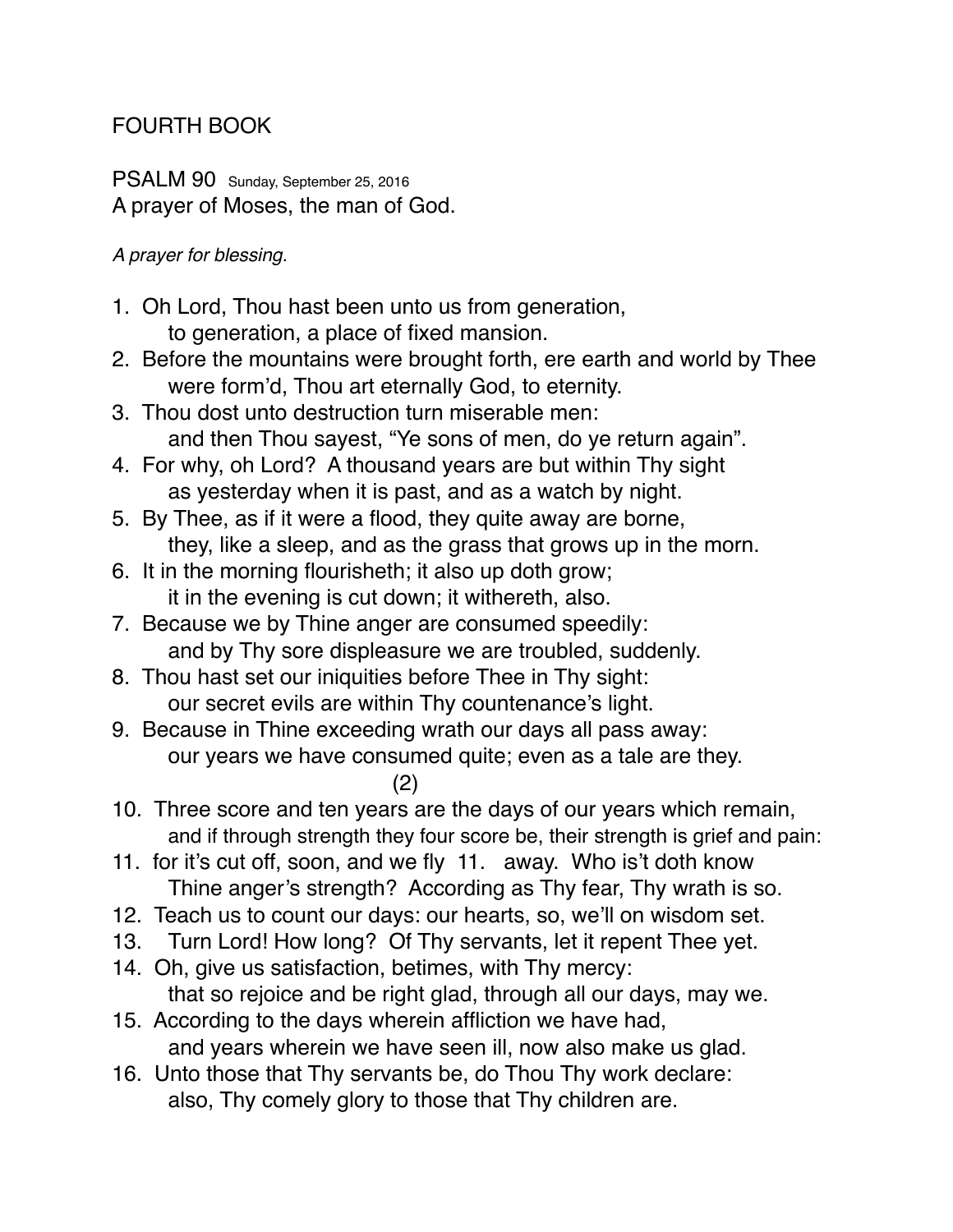17. Let our God's beauty be on us; our handiworks, also, 'stablish on us; our handiwork establish it, do Thou.

### PSALM 91 September 26, 2016

*Divine protection because of walking with God.*

- 1. He that within the secret place of the Most High doth dwell, he under the Almighty's shade shall lodge himself full well.
- 2. My Hope He is, and my Fortress. I to the Lord will say: "He is my God; and I in Him my confidence will stay."
- 3. Surely, out of the fowler's snare He shall deliver thee; also, thee from the pestilence, infectious, shall free.
- 4. He with His feathers hide thee shall; under His wings shall be thy trust. His truth shall be a shield and buckler unto thee.
- 5. Thou shalt not be dismayed with fear for terror by the night: nor for the arrow that with speed flieth in the daylight:
- 6. Nor for the pestilence that doth walk in the darkness fast: nor for the sore destruction that doth at noonday waste.

(2)

- 7. A thousand shall fall at thy side, and ten thousand, also, at thy right had, but it shall not approach thee near unto:
- 8. Only thou with thine eyes this thing attentively shalt view: also thou shalt behold how that the wicked have their due.
- 9. Because Jehovah Who hath been my safe protection ev'n the Most High, thou hast Him made thine habitation.
- 10. Not anything that evil is there shall to thee befall, neither shall any plague come nigh thy dwelling place, at all.
- 11. Because that He His angels will command concerning thee: in all thy ways where thou dost walk, thy keeper for to be,
- 12. they shall support thee in their hands, lest thou against a stone
- 13. should'st dash thy foot. Thou trample shall on th'adder and lion: The lion young and dragon thou shalt tread under thy feet.
- 14. I will deliver him, for he on Me his love hath set: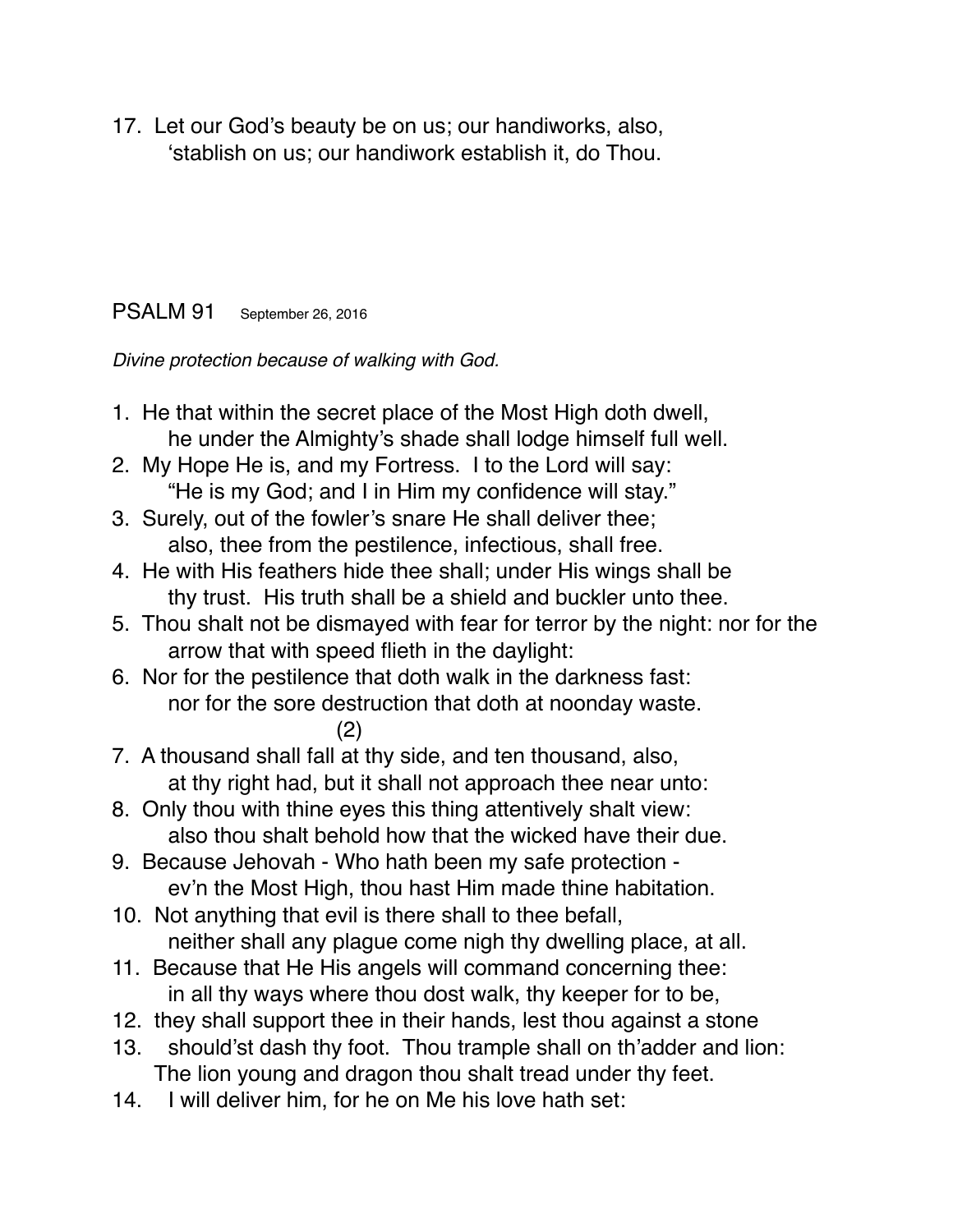Because that He hath known My name, I will him set on high.

- 15. Upon Me he shall call in pray'r, and answer him will I: I will be with him when he is in troublesome distress, and I to him will honor give, when I shall him release.
- 16. With days of long continuance, I'll give to him his fill; and also My salvation declare to him I will.

PSALM 92 September 28, 2016 A psalm or song for the Sabbath day.

*A faith-filled praise for future blessings.*

- 1. It is a good thing to give thanks, Jehovah, Thee unto; unto Thy name praises to sing, oh, Thou, Most High, also;
- 2. thy loving kindnesses to show forth within the morning light; also, Thy truth & faithfulness to show forth every night.
- 3. Upon a ten-string'd instrument, and psaltery upon; upon the solemn sounding harp, a meditation.
- 4. For through Thy work, oh, Lord, Thou hast me caused to rejoice: and in the working of Thy hands I will triumph with voice.
- 5. Oh, Lord, how mighty are Thy works: Thy thoughts are very deep.
- 6. The brutish knows not, nor the fool this in his heart doth keep.
- 7. When as the wicked do spring up even like the grass unto, and all that work iniquity when as they flourish do, it's that they then may be destroy'd to perpetuity.
- 8. But Thou, Jehovah, dost abide, forevermore Most High.
- 9. For lo, Thy foes for, lo, oh, Lord, Thy foes they perish shall: the workers of iniquity they shall be scattered all!
	- (2)
- 10. But, like the unicorns, my horn Thou shalt exalt on high: and with fresh oil, in mine old age, anointed be shall I.
- 11. Also, mine eye shall see my wish upon mine enemies: mine ear shall hear of wicked ones that up against me rise.
- 12. Like to the palm tree, flourish shall he that is righteous: like to a cedar he shall grow, that is in Lebanus.
- 13. They that within Jehovah's house are planted steadfastly: within the courts of our God they shall flourish pleasantly.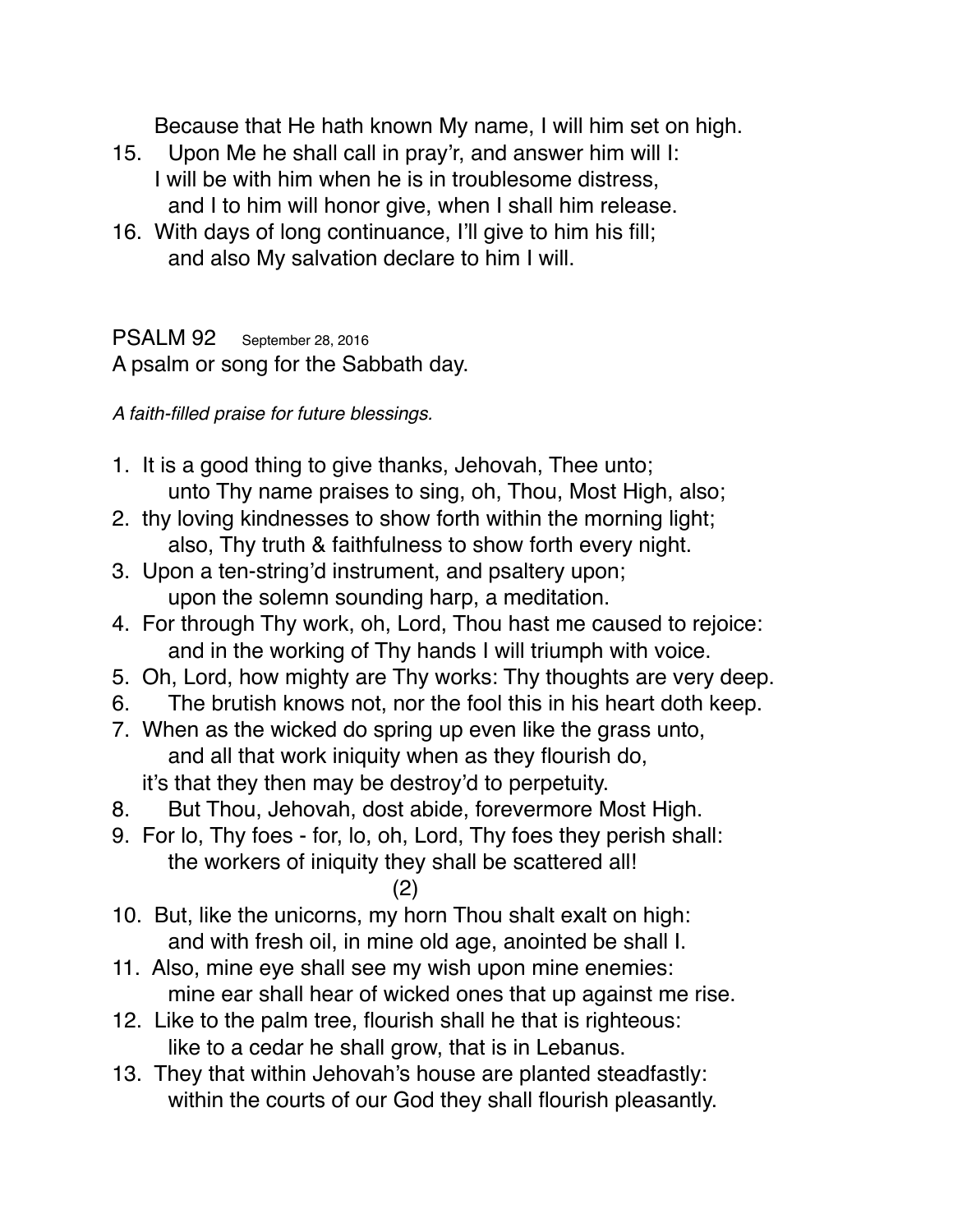- 14. Their fruit they shall in their old age continue forth to bring: they shall be fat, yea, likewise, they shall still be flourishing:
- 15. To show that upright is the Lord: my refuge strong is He, Also that there is not in Him any iniquity.

PSALM 93 September 30, 2016

*God is in charge. Hallelujah!*

- 1. The Lord reigns, cloth'd with majesty: God cloath'd with strength, doth gird Himself. The world so stabish'd is, that it cannot be stir'd.
- 2. Thy throne is stablished of old: 3. from aye, Thou art. Their voice the floods lift up, Lord; floods lift up; the floods lift up their noise.
- 4. The Lord on high, than waters noise, more strong 's than waves of sea:
- 5. Thy words most sure: Lord, holiness becomes thine house for aye.

#### PSALM 94 October 1, 2016

*A lament against wickedness in authorities; and the assurance that God will make things right.*

- 1. Oh, Lord God, unto Whom there do revenges appertain Oh, God, to Whom vengeance belongs - clearly shine forth again!
- 2. Exalt Thyself, oh, Thou that art Judge of the earth throughout: render a recompense unto all those that are so stout.
- 3. Jehovah, oh, how long shall they that do, walk wickedly? How long shall those that wicked are, rejoice triumphantly?
- 4. How long shall those men utter forth, and speak things that hard be? And shall - all such - thus boast themselves, that work iniquity?
- 5. Lord, they Thy folk in pieces break: and heritage oppress.
- 6. They slay the widow and stranger, and kill the fatherless.
- 7. "The Lord", they say, "yet shall not see, nor Jacob's God it mind."
- 8. Learn, vulgar sots! Also, ye folks, when will ye wisdom find!
- 9. Who plants the ear, shall He not hear? Who forms the eye, not see?
- 10. Who heathen smites, shall He not check? Mans' teacher, knows not He?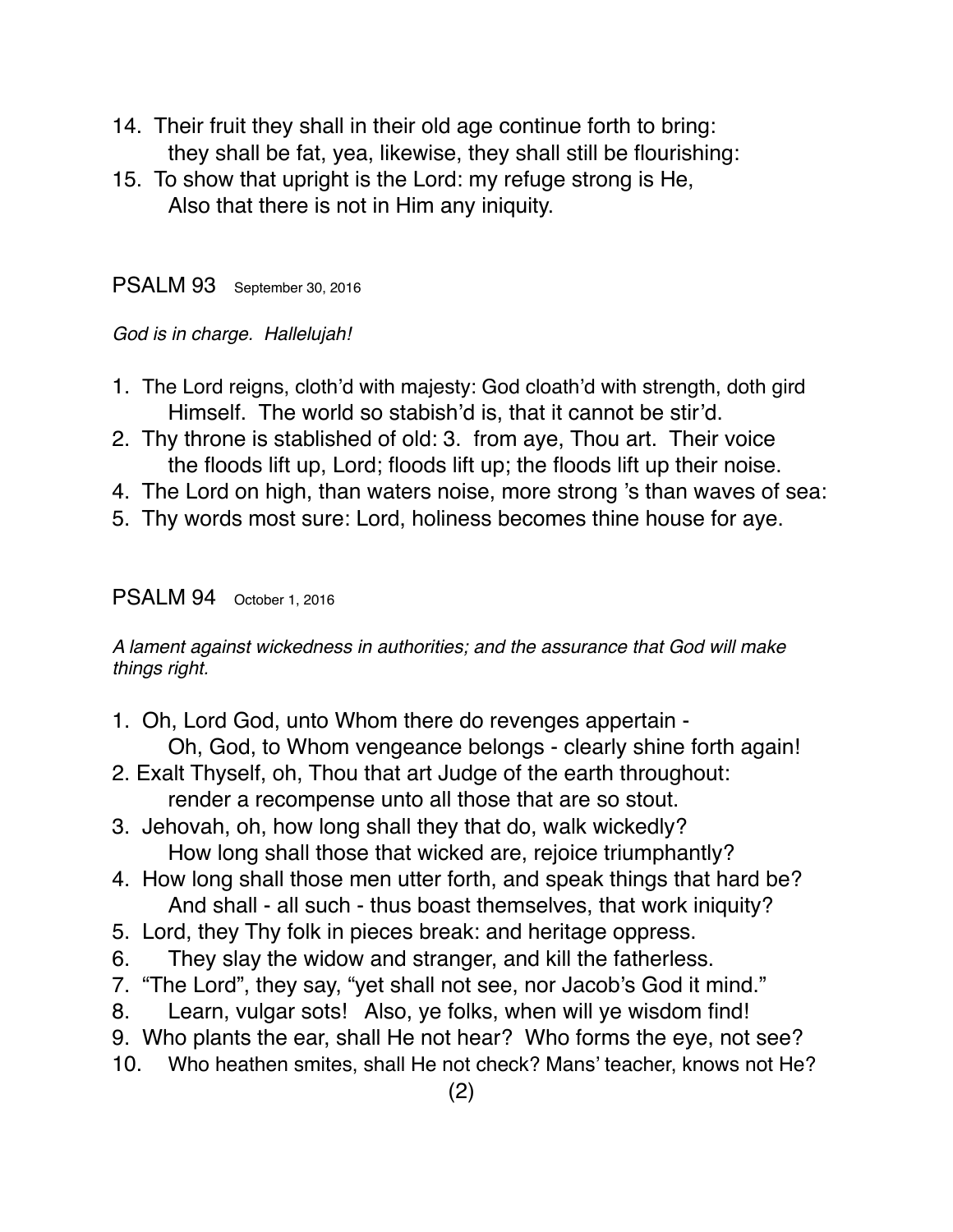- 11. The Lord doth know the thoughts of man, that they are very vain.
- 12. Bless'd man whom Thou corrects, oh, Lord; and in Thy law dost train.
- 13. That Thou mayst give him quiet from days of adversity, until the pit be dig-ged for such as do wickedly.
- 14. Because, Jehovah, He will not His people cast away, neither will He forsake His own inheritance for aye.
- 15. But judgment unto righteousness, it shall return again; also, all upright ones in heart, they shall pursue it then.
- 16. Against the evil doers, who will up for me arise? Who will stand up for me 'gainst them that work iniquities?
- 17. Had not the Lord me help'd: my soul had near in silence dwell'd.
- 18. When as I said, "My foot slips, Lord!", Thy mercy me upheld.

### (3)

- 19. Amidst the multitude of thoughts of mine within my mind, still from Thy consolations, my soul delight doth find.
- 20. Shall the throne of iniquity have fellowship with Thee: which frameth molestation, and that by a decree?
- 21. They jointly gather-ed themselves: together they withstood the soul of him that righteous is - and condemn guiltless blood.
- 22. But yet, Jehovah, unto me, He is a refuge high: also, my God, He is the Rock of my hopeful safety.
- 23. Their mischief on them He shall bring, and in their wickedness He shall them cut off: yea, the Lord our God shall them suppress.

## PSALM 95 October 3, 2016

*An exclamatory urging to sincere worship and praise.*

- 1. Oh, come! Let us unto the Lord shout loud with singing voice! To the Rock of our saving health, let us make joyful noise!
- 2. Before His presence, let us then approach with thanksgiving! Also, let us triumphantly, with psalms, unto Him sing!
- 3. For the Lord, a great God! and great King above all gods is!
- 4. In Whose hands are deeps of the earth! and strength of hills are His!
- 5. The sea to Him doth appertain! also He made the same! and also the dry land is His! for it His hands did frame!
- 6. Oh, come, and let us worship give! and bowing down, adore!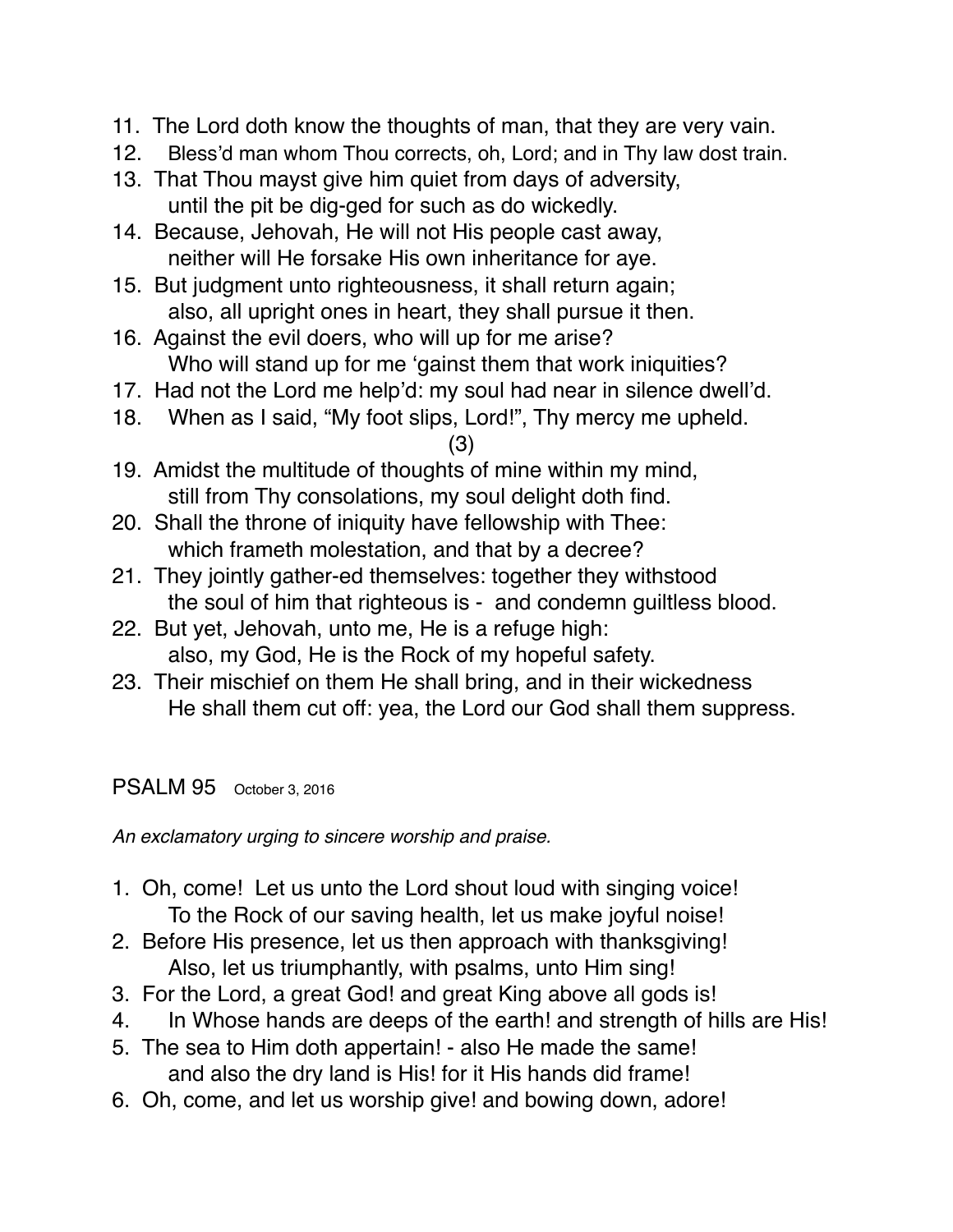He that our Maker is, the Lord! Oh! let us kneel before!

- 7. Because He is our God! and we His pasture-people are! and of His hands the sheep! Today, if ye His voice will hear -
- 8. as in the provocation, oh! harden not your heart as in day of temptation within the vast desert -
- 9. when, Me, your fathers tried and proved, and my works looked upon!
- 10. Forty years long, I grieved was with this generation! and said, This people err in heart; My ways they do not know.
- 11. To whom I swear in wrath, if they into my rest should go!"

# PSALM 96 October 4, 2016

*Praising God for His greatness and goodness*

- 1. Sing to the Lord a new song! Sing all th'earth the Lord unto!
- 2. Sing to Jehovah! Bless His name! Still His salvation show!
- 3. To'th heathen, His glory; to all people, His wonders spread!
- 4. For great's the Lord! Much to be praised above all gods in dread!
- 5. Because vain idols are they all which heathens gods do name: but yet, Jehovah, He it is that did the heavens frame!
- 6. Honor and comely majesty abide before His face: both fortitude and beauty are within His holy place.
- 7. Ye kindreds of the people, all, unto the Lord afford glory! and mightiness, also, give ye unto the Lord!
- 8. The glory due unto His name, give ye the Lord unto! Offer ye an oblation. Enter His courts also.

(2)

- 9. In beauty of His holiness, do ye the Lord adore! The universal earth, likewise, in fear stand Him before!
- 10. 'Mong heathens say, "Jehovah reigns!" The world in stableness shall be; unmov'd also. He shall judge folk in righteousness.
- 11. Oh! let the heavens thereat be glad! and let the earth rejoice! Oh! let the sea and its fullness with roaring make a noise!
- 12. Oh! let the field be full of joy, and all things there about! Then all the trees that be i'th wood, they joyfully shall shout
- 13. before Jehovah. For He comes! He comes earth's judge to be! The world with justice, and the folk judge with his truth shall He.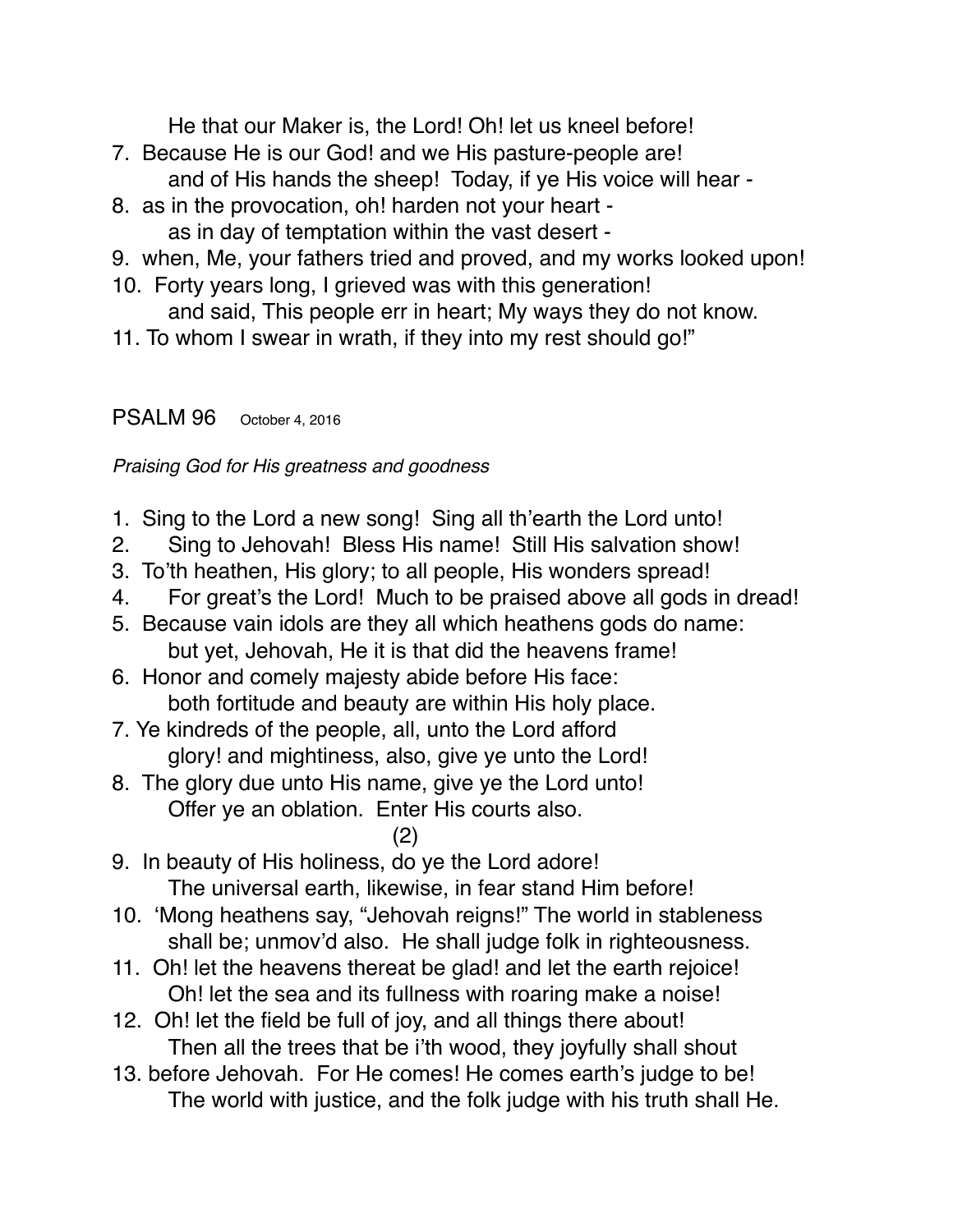### PSALM 97 October 6, 2016

[An unusual rhyming pattern. It must have been sung to a different tune than most of the previous psalms.]

*A song of praise about the Lord's greatness and holiness. [Perhaps written in conjunction with a great thunderstorm.]*

- 1. The Lord doth reign! The earth, oh, let hereat rejoice! The many isles - with mirth, let them lift up their voice!
- 2. About Him round, dark clouds there went. Right and judgement, His throne do found.
- 3. Before Him fire doth go, and burns His foes about.
- 4. The world was light also, by lightnings He sent out: the earth it saw, and it trembled.
- 5. The hills melted like wax away,

 at presence of the Lord: at His presence, Who is of all the earth the Lord. 6. That righteousness of His the heavens high, they do forth show: all folk also see His glory.

- 7. Who graven images do serve, on them remain let dreadful shamefulness, and who in idols vain themselves do boast. With worship, bow to Him, all you God's angels, host.
- 8. Zion heard and was glad; glad Judah's daughters were. This cause, oh Lord, they had: thy judgments did appear.
- 9. For, Lord, Thou high all earth set o're: all Gods before in dignity.
- 10. Ye that do love the Lord, the evil hate do ye: to His saints' souls, afford protection, doth He: He will for them freedom command out of the hand of wicked men.
- 11. For men that righteous are, surely there is sown light: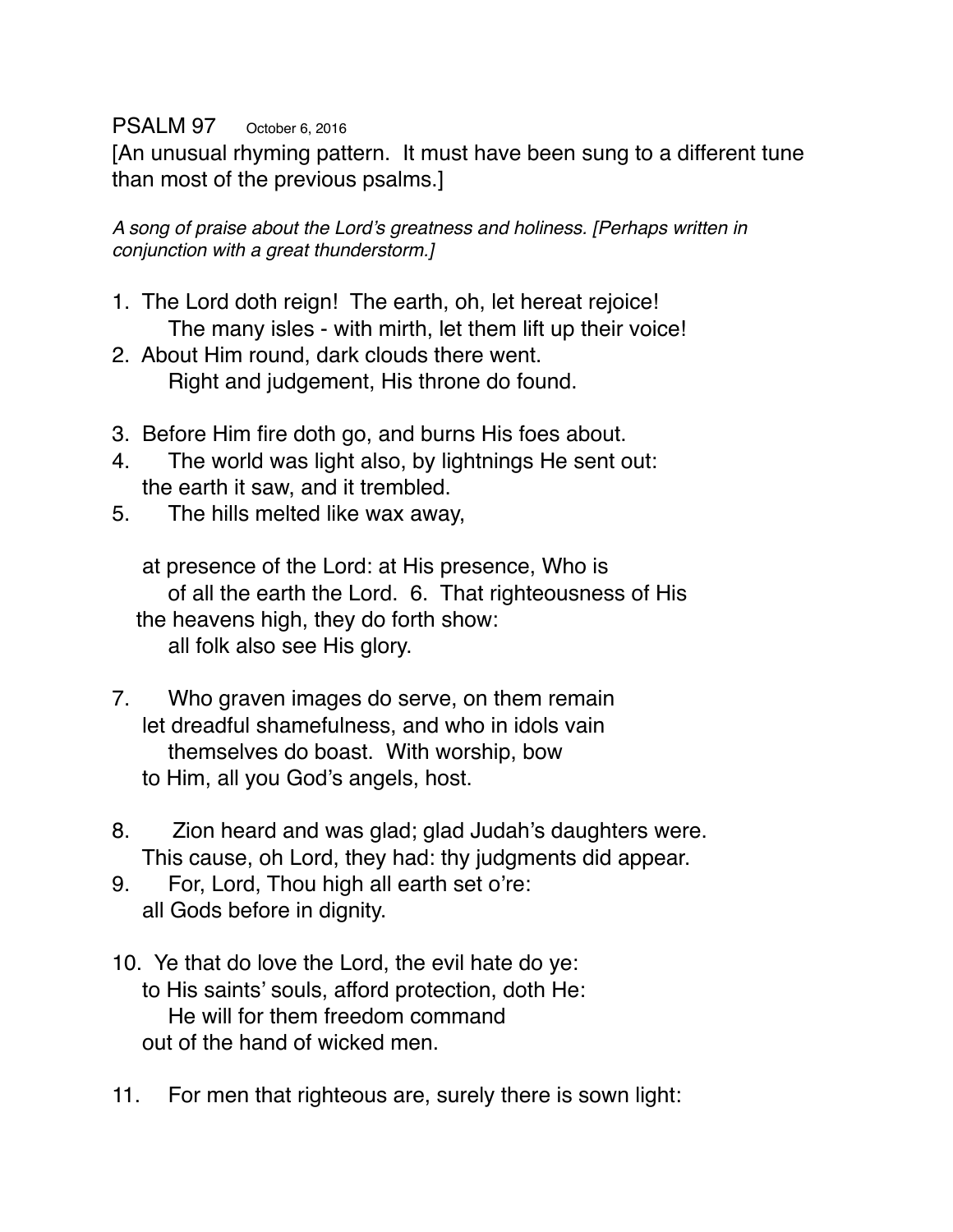and gladness for their share, that are in heart upright.

12. Joy in the Lord, ye just confess His holiness, while ye record.

PSALM 98 October 8, 2016 A psalm.

*In praise of Christ's future reign on the earth.*

- 1. A new song sing unto the Lord, for wonders He hath done! His right hand and His holy arm Him victory hath won!
- 2. Jehovah, His salvation, hath made for to be known! His righteousness, i'th heathens' sight, He openly hath shown!
- 3. To Isr'el's house, of His mercy and truth hath mindful been! The ends of all the earth, they have our God's salvation seen!
- 4. Unto Jehovah, all the earth, make ye a joyful noise! Make ye, also, a cheerful sound! Sing praise! Likewise, rejoice!
- 5. With harp, sing to the Lord! With harp, also, with a psalm, voice!
- 6. With trumpets, cornets, sound! Before the Lord the King rejoice!
- 7. The sea, let with her fulness roar! The world, and there who dwell!
- 8. Oh! let the floods clap hands! Let hills rejoice together, well,
- 9. before the Lord! For He doth come to judge the earth rightly! With justice shall He judge the world, and folk with equity!

PSALM 99 October 10, 2016

*A call to holiness and reverence of almighty God.*

- 1. Jehovah 'tis that reigns; let people be in dread! 'Midst cerubs He remains; th'earth let it be moved!
- 2. Jehovah is in Zion great! in highness set, He is, likewise, above all the people! 3. Let them confess Thy name, so great and terrible: for holy is the same!
- 4. The King, His might, doth love justice: Thou dost 'stablish things that be right.